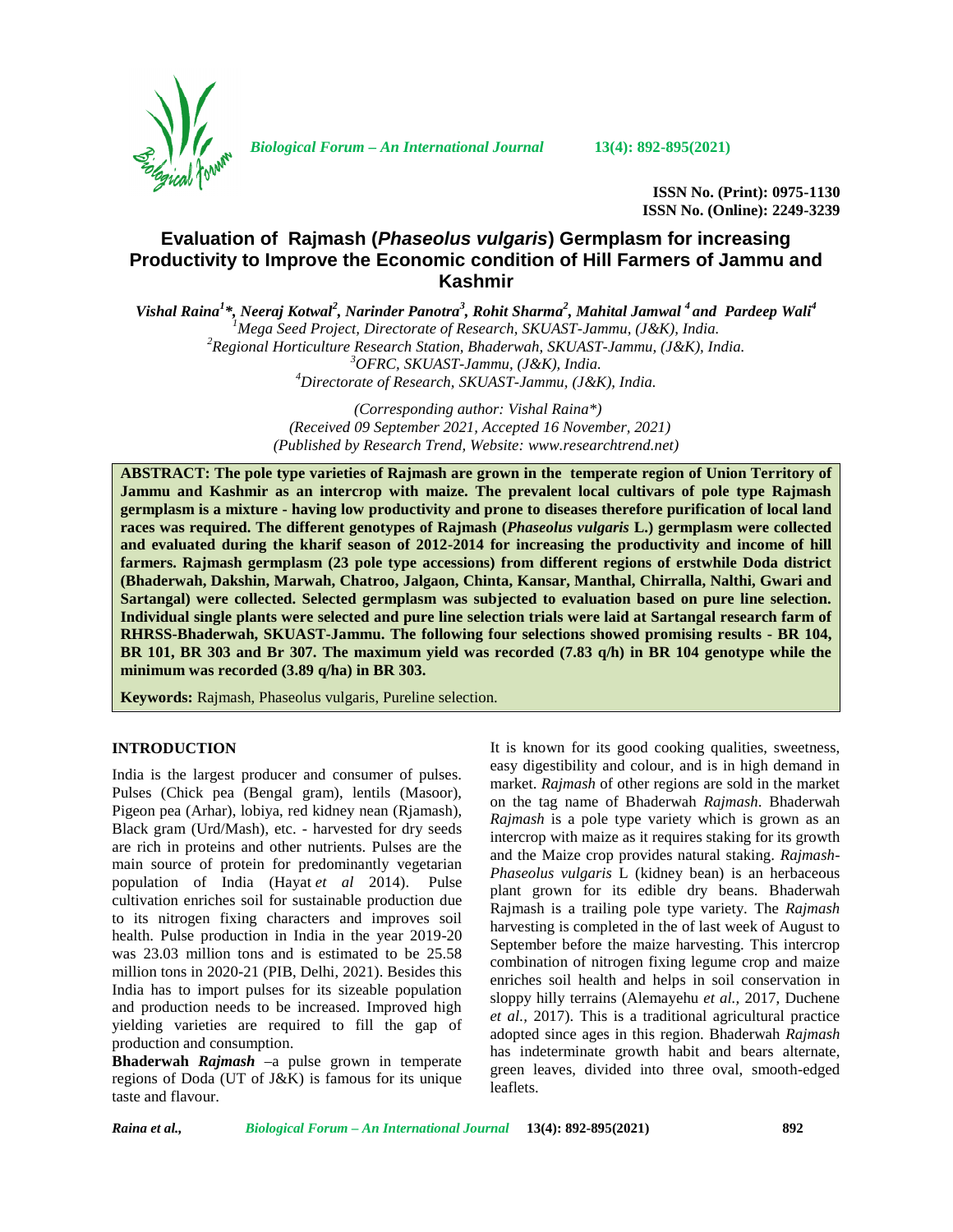The plant height is 3-4 m, stem and leaf colour is green, the flower colour is white, flower wing colour is white, pod colour (at maturity) is pale yellow and green when raw. The flowering is non-synchronous, leaf shape is cordate, seed shape is kidney shaped and the lower pods mature early. Rajmash commercially is grown in temperate areas having elevation between 1500-2500 m of sea level. If temperature falls below 10°C plant growth ceases and temperature above 35°C results into buds and flower drop, the ideal range is between 16-<br>and the strange research strange is and the strange research 24°C. Excessive rain and water logging is detrimental to the crop. It requires cool dry weather. Rains in excess cause flower drop and spread of leaf spot diseases. The optimum relative humidity is 60-70%. As it is grown with maize as intercrop, the hampered light availability increases the growth of Rajmash plant. It requires bright sunny locations for its cultivation. Strong winds with high velocity cause lodging of supportive crop (maize) and damage the Rajmash plant. The strong winds also tend to increase the flower drop. For optimum growth and yield, well drained clay loam soil is best. The crop is sensitive to salinity. The crop is grows successfully in soils whose pH ranges from 5.2- 5.8. Soils rich in organic matter promote better vegetative growth. It is highly self pollinated crop (Choudhary *et al* 2018; Singh *et al.,* 2014; Graham and Ranalli 1997; Yohannes *et al.,* 2020).

# **MATERIAL AND METHODS**

Rajmash germplasm (23 pole type accessions/local land races) from different regions of erstwhile Doda district (Bhaderwah, Dakshin, Marwah, Chatroo, Jalgaon, Chinta, Kansar, Manthal, Chirralla, Nalthi, Gwari and Sartangal) were collected. Selected germplasm was subjected to evaluation based on pureline selection (Warming & Johannsen, 1895). Individual single plants were selected and pure line selection trials were laid at farm of RHRSS-Bhaderwah, SKUAST-Jammu, Jammu. Out of theses 23 pole type accessions six lines which were promising and have yield potential are described in Table 1.

The collection of land races was made in 2007 and 2008 and subsequently grown in 2008 onwards. The collected germplasm were mixtures of Rajmash seeds of different colours, shapes and sizes. Single plant selections of plants within progenies of single plant showing good vigour were made and evaluated every year i.e. in 2009, 2010, 2011, 2012, 2013 and 2014 following pure line selection. The trials were laid for yield potential and other characters. The promising purelines so obtained are performing well (Devi *et al.,* 2015, Kumar *et al.,* 2014, Meena *et al.,* 2017). The rajmash-maize intercropping gives good economic returns to the farmers (Kumar *et al.,* 2017, Charak *et al.,* 2012) and also helps in checking soil erosion in hilly areas.

| <b>T. No.</b> | <b>Location</b>              | Seed colour   | No. of days to<br>50% flowering | No. of pods per<br>plant | No. of seeds per pod |
|---------------|------------------------------|---------------|---------------------------------|--------------------------|----------------------|
| <b>BR</b> 101 | Gwari, Bhaderwah             | Light red     | 78                              | 11.67                    | 1.0                  |
| <b>BR</b> 104 | Lanchan.<br><b>Bhaderwah</b> | <b>Maroon</b> | 79                              | 13.67                    | 1.0                  |
| <b>BR</b> 105 | Chinchora.<br>Bhaderwah      | Medium red    | 78                              | 10.00                    | 1.0                  |
| BR 301        | Chattroo, Kishtwar           | Medium red    | 77                              | 9.67                     | 0.9                  |
| <b>BR303</b>  | Kansar, Bhaderwah            | Medium red    | 78                              | 13.00                    | 1.1                  |
| <b>BR</b> 307 | Chiralla,<br>Doda            | Medium red    | 80                              | 11.67                    | 1.0                  |
| SE(m)         |                              |               | 0.236                           | 1.572                    | 1.523                |
| $CD$ at 5%    |                              |               | 0.752                           | 5.017                    | 4.862                |

**Table 1: Growth parameters of different genotypes of Rajmash (***Phaseolus vulgaris***) at harvest stages.**

**Table 2: Growth attributes of different genotypes of Rajmash (***Phaseolus vulgaris***) at harvest stages.**

| <b>T. No.</b> | Location             | Pod length<br>(cm) | <b>Seed length</b><br>(cm) | 100 Seed wt. $(g)$ |
|---------------|----------------------|--------------------|----------------------------|--------------------|
| <b>BR</b> 101 | Gwari, Bhaderwah     | 8.20               | 1.00                       | 29.74              |
| <b>BR</b> 104 | Lanchan, Bhaderwah   | 9.07               | 1.00                       | 32.24              |
| BR 105        | Chinchora, Bhaderwah | 9.17               | 1.03                       | 29.91              |
| <b>BR</b> 301 | Chattroo, Kishtwar   | 9.50               | 0.93                       | 29.04              |
| <b>BR303</b>  | Kansar, Bhaderwah    | 8.17               | 1.10                       | 30.71              |
| <b>BR</b> 307 | Chiralla,<br>Doda    | 8.00               | 1.03                       | 30.17              |
| SE(m)         |                      | 0.195              | 0.054                      | 0.608              |
|               | $CD$ at 5%           | 0.623              | N/A                        | 1.941              |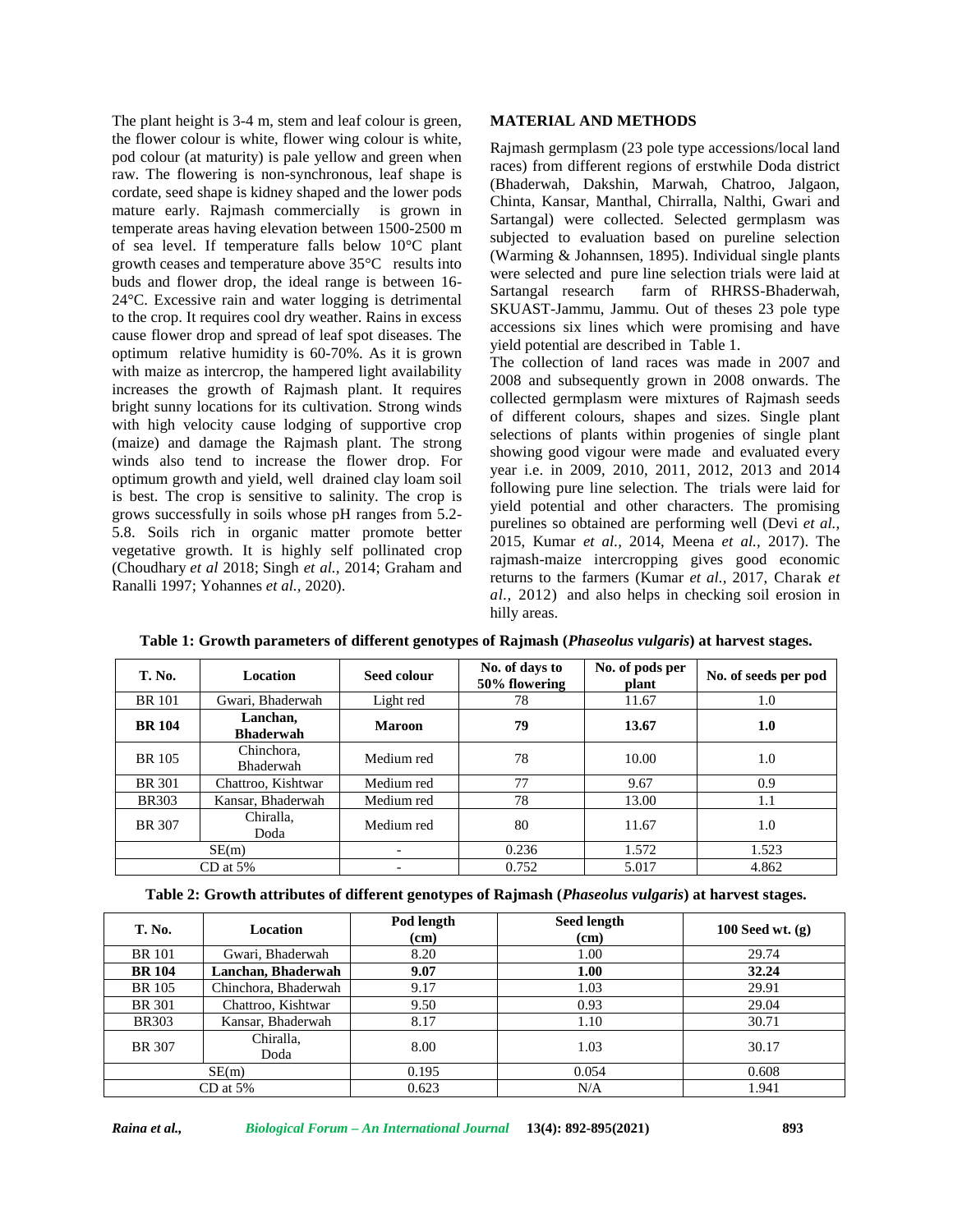#### **RESULTS AND DISCUSSION**

The collected germplasm were evaluated at RHRSS- Bhaderwah from 2008 onwards. Single plant selection was done to purify the mixtures of rajmash germplasm. Good yielding, maroon coloured bold seeded plants were identified and selected by adopting pureline selection. The results indicated that pure line BR 104 gave us the best results, This pure line was developed from Rajmash seeds collected from Village Lanchan, Bhaderwah, Dist. Doda (J&K). The seeds were maroon in colour and took 79 days for 50% flowering. There were 6 number of seeds/pod and the seed length was 1 cm, pod length was 9.1 cm and weight of 100 seeds was 32.2 g. The yield of BR 104 was 39.2 kg/kanal (7.84 q/h). Warming, Eug & W. Johannsen (1895) pureline theory states the same that from mixture of land races purelines as new varieties can be developed. The second best pure line was BR 303 and it was developed from Rajmash seeds collected from Village Kansar, Bhaderwah, Dist. Doda (J&K). The seeds were medium red in colour and took 78 days for 50% flowering. There were 5.3 number of seeds/pod and the seed length was 1.1 cm, pod length was 8.2 cm and weight of 100 seeds was 30.7 g. The yield of BR 303 was 24.2 kg/kanal (4.84 q/h). The maize production was 80-100 kg/kanal approx. in these trials. The yield of BR 101 was 4.60 q/h. The yield of BR 307 was 4.07 q/h. The yield of BR 105 was 4.02 q/h. The yield of BR 301 was 3.89 q/h.

In future the studies can be made for biofortification, QTL/gene (Choudhary *et al.,* 2018; Steckling *et al.,* 2017) and for nutrients study (Grela *et al*., 2017).

| <b>T. No.</b> | <b>Location</b>              | Yield $(q/ha)$ | Stover Yield (q/ha) | <b>Biological Yield</b><br>(q/ha) | Harvest Index $(\% )$ |
|---------------|------------------------------|----------------|---------------------|-----------------------------------|-----------------------|
| <b>BR</b> 101 | Gwari, Bhaderwah             | 4.60           | 7.36                | 11.96                             | 38.37                 |
| <b>BR</b> 104 | Lanchan,<br><b>Bhaderwah</b> | 7.83           | 11.59               | 19.42                             | 40.31                 |
| BR 105        | Chinchora,<br>Bhaderwah      | 4.02           | 7.38                | 11.40                             | 35.11                 |
| <b>BR</b> 301 | Chattroo, Kishtwar           | 3.89           | 7.19                | 11.08                             | 34.94                 |
| <b>BR303</b>  | Kansar,<br>Bhaderwah         | 4.84           | 7.49                | 12.33                             | 39.25                 |
| <b>BR</b> 307 | Chiralla,<br>Doda            | 4.07           | 6.81                | 10.87                             | 37.38                 |
| SE(m)         |                              | 0.704          | 0.836               | 1.136                             | 0.989                 |
| $CD$ at 5%    |                              | 2.246          | 2.67                | 3.625                             | 3.158                 |

**Table 3: Yield attributes of different genotypes of Rajmash (***Phaseolus vulgaris***) at harvest stages.**

## **CONCLUSION**

It can be concluded that the collected Rajmash germplasm from different regions of erstwhile Doda district (Bhaderwah, Dakshin, Marwah, Chatroo, Jalgaon, Chinta, Kansar, Manthal, Chirralla, Nalthi, Gwari and Sartangal) were evaluated at RHRSS- Bhaderwah. On the basis of experimentations the pure line BR 104 gave us the best results.

**Acknowledgment.** I want to thank my thanks my co-authors for their great help and assistance throughout the course of writing this articles.

**Conflict of Interest.** The authors declare that there is no conflict of interest in the paper.

#### **REFERENCES**

- Alemayehu, A., Tamado, T., Nigussie, D., Yigzaw, D., Kinde, T., and Wortmann, C. S. (2017). Maize–common bean intercropping to optimize maize-based crop production. *J. Agric. Sci., 155*, 1–13.
- Charak, A. S., Shrivastava, J. N., Kotwal, N., Raina, V. and Manhas, J. S. (2012). Assessment of technology gap and productivity through FLD in frenchbean (*Phaseolus vulgaris*) on farmer's field. *Indian Journal of Social Research, 53*: 69-73.
- Devi, J., Sharma, A., Singh, Y., Katoch, V., & Sharma, K. C. (2015). Genetic variability and character association studies in French bean (*Phaseolus vulgaris* L.) under North-Western Himalayas. *Legume Res.*, *38*(2), 149- 156.
- Duchene, O., Vian, J. F., and Celette, F. (2017). Intercropping with legume for agroecological cropping systems: complementarity and facilitation processes and the importance of soil microorganisms. A review. *Agric. Ecosysst. Environ., 240*, 148–161.
- Graham, P. H. and Ranalli, P. (1997). Common bean (*Phaseolus vulgaris* L.) General Botany of beans, *Fields Crop Research*, *53* issue 1-3 July, 131-146.
- Kumar, A. P., Reddy, R.V.S.K., Pandravada, S.R., Durga Rani, V., and Chaintanya, V. (2014). Genetic divergence studies in indigenous french bean (*Phaseolus vulgaris* L.) germplasms. *Plant Archives, 14*(1): 189-192.
- Meena, J., Dhillon, T. S., Meena, A. and Singh, K. K. (2017). Studies on performance of french bean (*Phaseolus vulgaris* L.) genotypes for yield and quality traits under protected conditions. *Plant Archives, 17*(1): 615-619.
- Choudhary, N., Hamid, A., Singh, B., Khandy, I., Sofi, P. A., Bhat, M. A., & Mir, R. R. (2018). Insight into the origin of common bean (*Phaseolus vulgaris* L.) grown in the state of Jammu and Kashmir of North-Western

*Raina et al., Biological Forum – An International Journal* **13(4): 892-895(2021) 894**